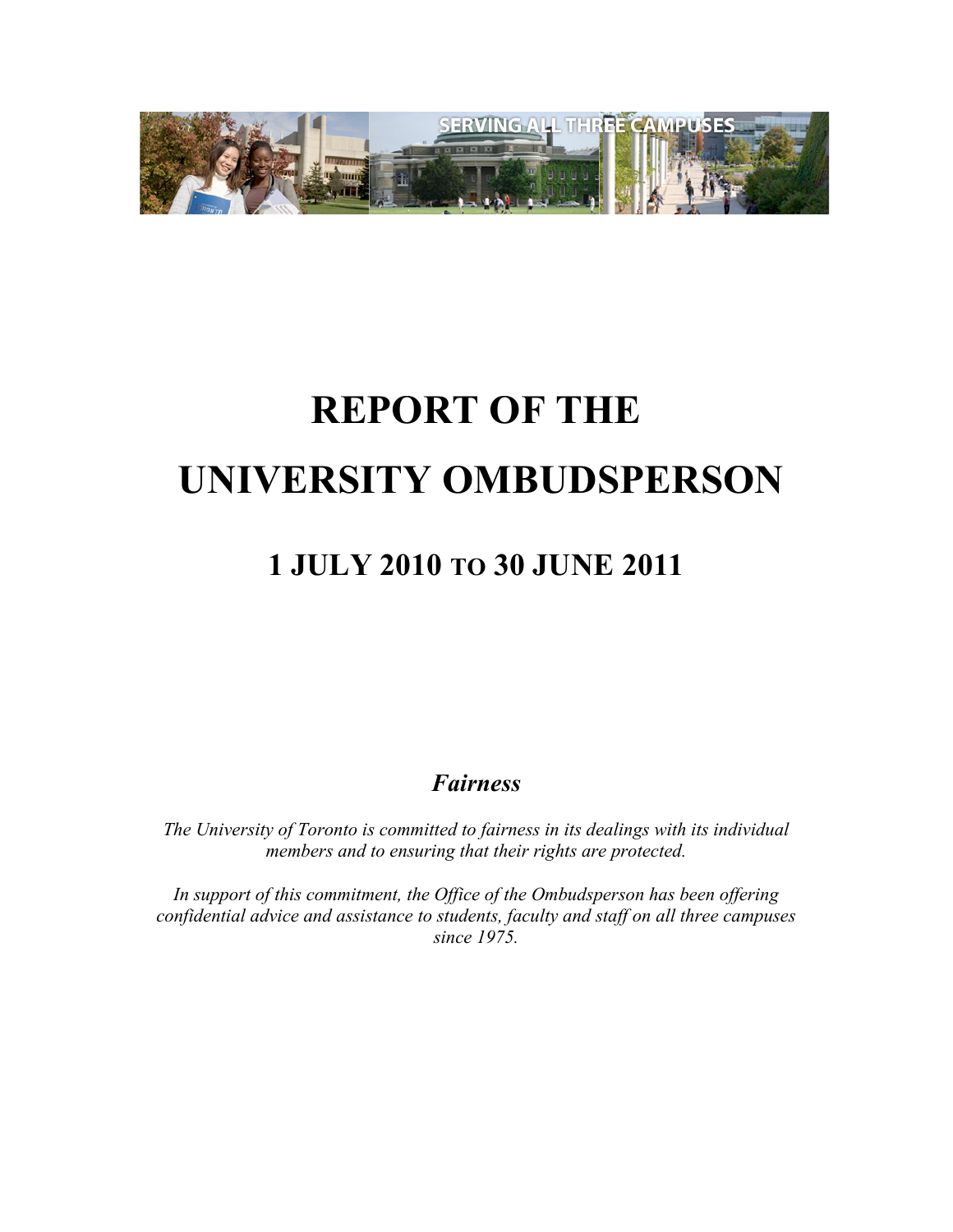#### **CONTENTS**

| Replacing Make-up for Mid-Term Test by Increasing Weight of Final Exam 11 |  |
|---------------------------------------------------------------------------|--|
| Prohibited Discrimination and Discriminatory Harassment:                  |  |
|                                                                           |  |
|                                                                           |  |
|                                                                           |  |
|                                                                           |  |
|                                                                           |  |
| B. Undergraduate, Professional & Continuing Education Students 17         |  |
|                                                                           |  |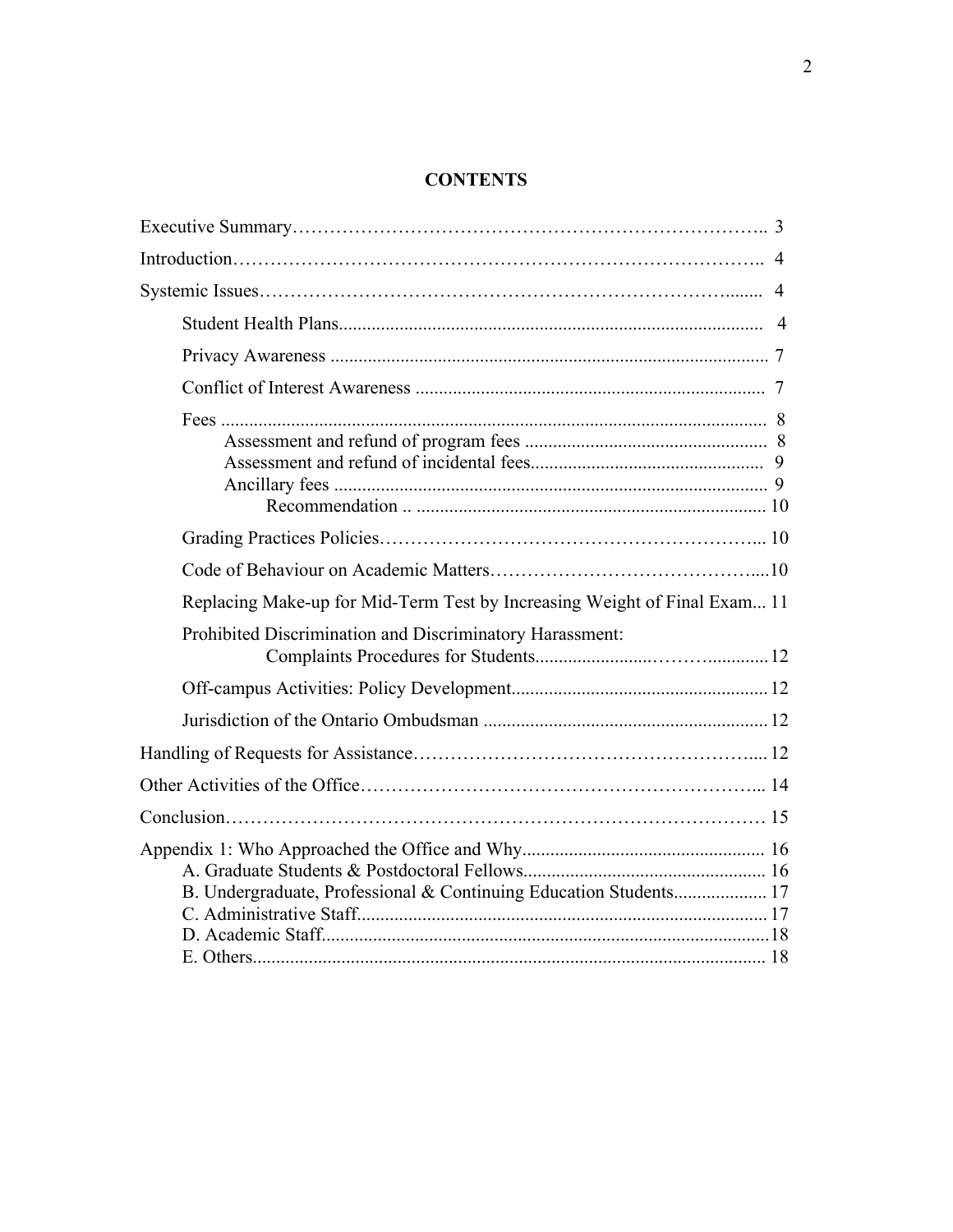The University Ombudsperson reports annually to Governing Council and the University community. This report is for the year 2010-2011.

A core role of the Office is to identify and address systemic issues: those issues that potentially affect many members of the institution, not only an individual complainant. By doing this, the Ombudsperson can function as a catalyst for improvements in processes and procedures, often through informal discussion without need of formal investigation and recommendations. When systemic problems are revealed through the investigation of an individual case, administrators will usually respond by improving the way things are done or by improving communication with their clientele. On occasion, the Ombudsperson may make formal recommendations in the context of a written report.

This report discusses systemic issues that have occupied the Office during the course of the past year, some of which carry over from earlier reports. New matters that engaged us in 2010-2011 included the impact of the multiplicity of undergraduate student health plans on students, especially on those with certain needs for accommodation for a disability; privacy awareness; conflict of interest awareness; and various fees-related issues. Significant matters that we continued to monitor from past years included the relationship between the *University Grading Practices Policy* and the *Graduate Grading and Evaluation Practices Policy,* the review of the *Code of Behaviour on Academic Matters,* and the development of procedures for the guidance of students pursuing complaints relating to prohibited discrimination and discriminatory harassment. The report also draws attention to external interest in extending the jurisdiction of the Ontario Ombudsman to the province's universities.

In the course of the year, the Office dealt with 332 requests for assistance from individuals. In responding to these requests, the Ombudsperson acts in an impartial fashion, acting neither as an advocate for the complainant nor as a defender of the University, but rather assisting in achieving procedural fairness and reasonable outcomes. All matters are held in strict confidence unless the individuals involved provide written consent to talk about their cases with relevant administrators. This report contains statistical information about the users of our services, the kind of matters for which our assistance was sought, the type of assistance provided, and the outcomes.

The Office benefits from participating in discussions with our fellow ombudsmen in other institutions. We also continue to expand our outreach program in an effort to ensure as far as possible that members of this University are aware of our services, understand the mandate, and know how to reach us in case of need.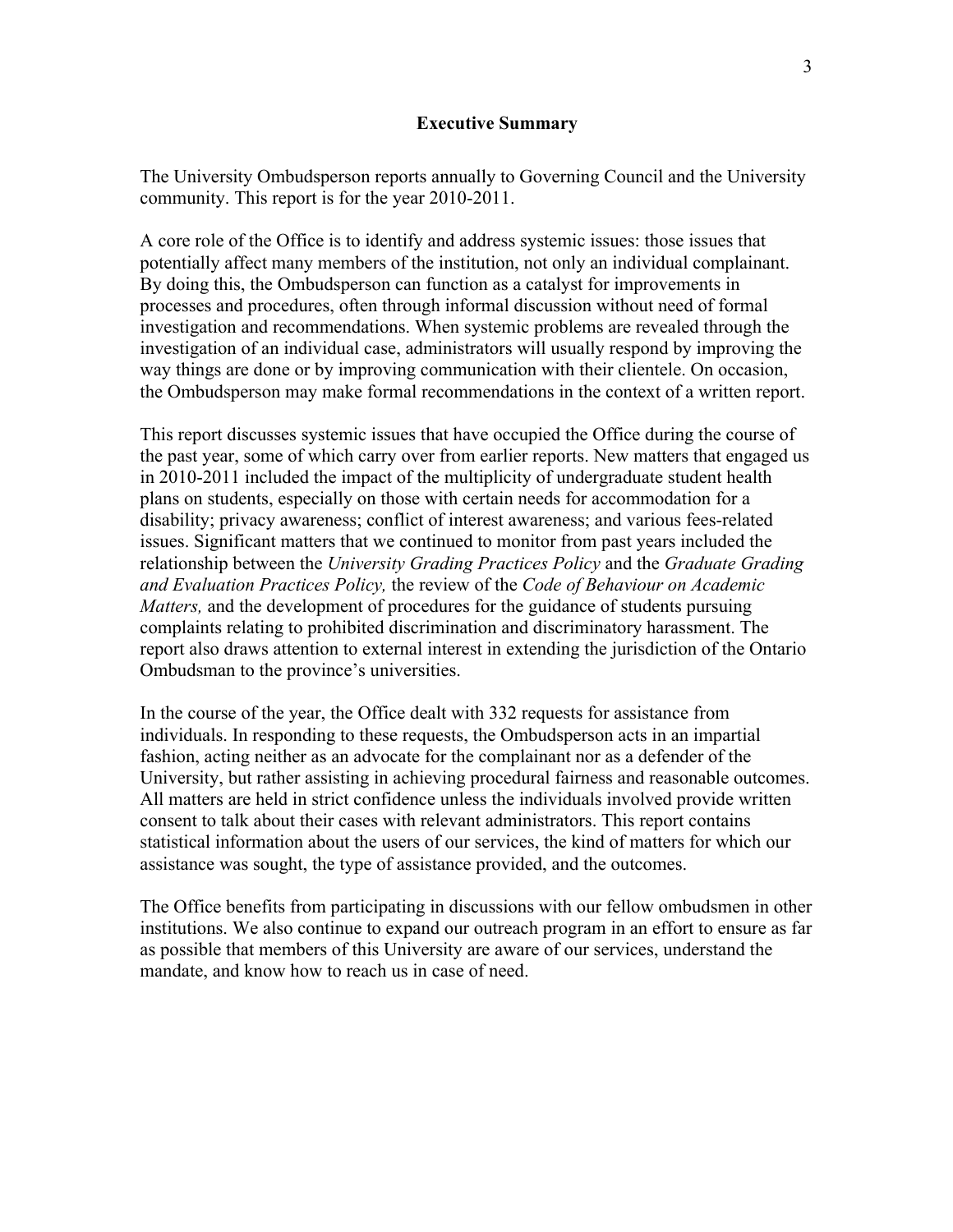### **Report of the University Ombudsperson for the Period July 1, 2010 to June 30, 2011**

Governing Council established the Office of the University Ombudsperson in 1975 to support the University's commitment to fairness in dealings with its members. The services of the Office are available to individual staff/students/faculty members on any campus. The Office is accountable directly to the Governing Council, hence is independent of the administration, and has unrestricted access to all University authorities.

The Ombudsperson functions as a catalyst for improvement in the University's policies, processes and procedures, whether through informal discussion or formal recommendations. While not bound by the Ombudsperson's recommendations, the Administration does provide a formal written response.

In considering complaints, the Ombudsperson acts in an impartial fashion, acting neither as an advocate for the complainant nor as a defender of the University, but rather assisting all parties in achieving procedural fairness and reasonable outcomes. All matters are held in strict confidence unless the individual involved approves otherwise. The Ombudsperson does not make decisions for the University, but may make formal recommendations in the context of a written report.

This report contains three sections:

- 1) *Systemic Issues*. Systemic issues that engaged the Office in the past year and the current status of past recommendations accepted by the Administration.
- 2) *Handling of Requests for Assistance*. Information about the caseload of the Office in 2010-11.
- 3) *Other Activities of the Office*: Professional development and outreach activities.

#### **Systemic Issues**

Systemic issues are those that potentially affect many members of the institution, not only an individual complainant. In this section, I discuss the main issues that have arisen in the course of the past year and I report on the current status of recommendations accepted by the Administration in past years.

#### *Student Health Plans*

Health plans are programs of student societies, which organizations are incorporated separately from the University of Toronto itself. The administration brings forward to the University Affairs Board (UAB) requests for the establishment of and changes to fees collected on behalf of the student societies on the assurances of the societies that due constitutional and fair processes have been followed; with UAB approval, the fees are collected by the University in trust and remitted to the societies.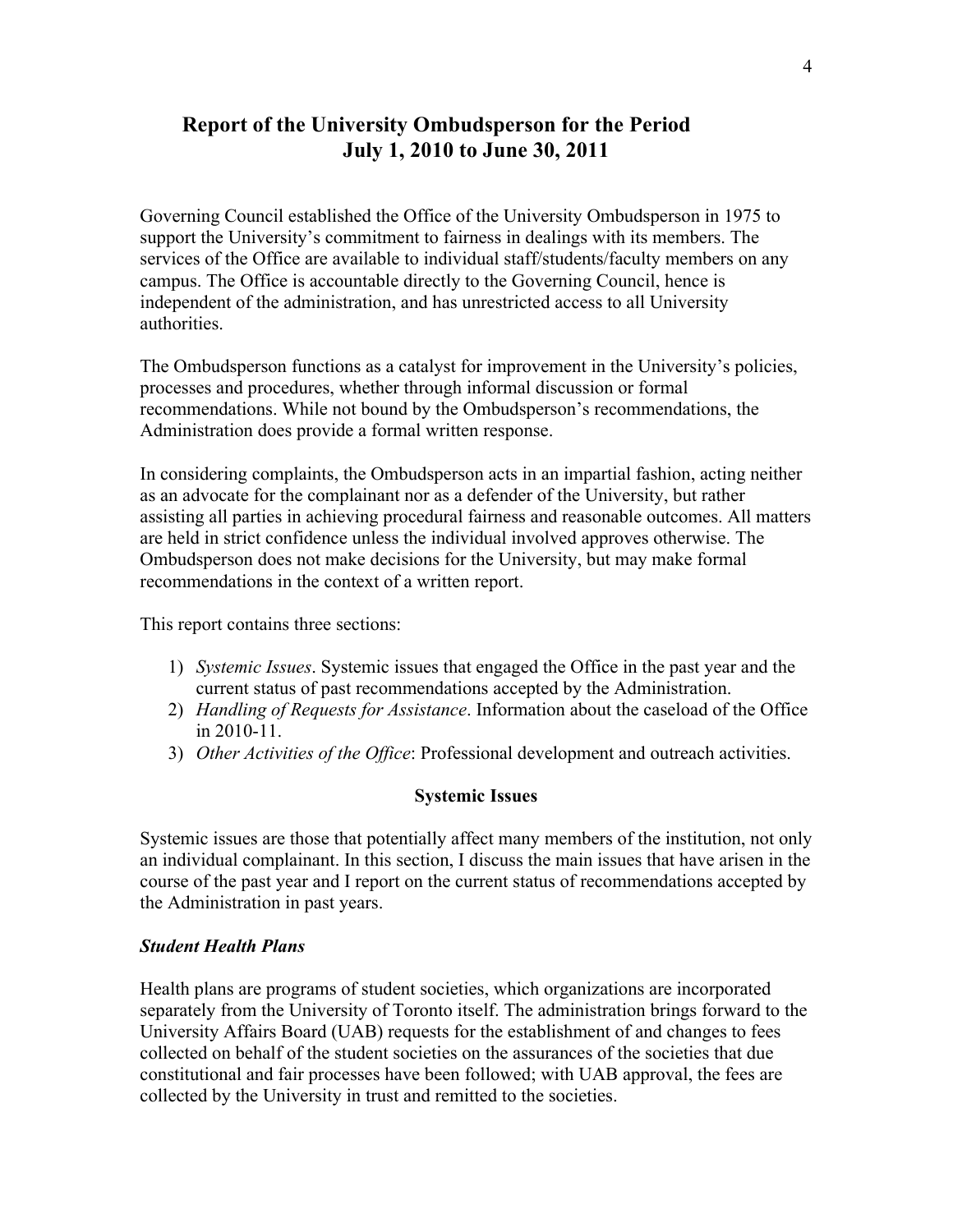Students belong to the student health plan offered by the student society in which they have membership as determined by their registration and status in a particular division or program. (This same definition applies to all other compulsory non-academic incidental fees, including campus services fees.) There are four such health plans, one for graduate students (Graduate Student Union) and three for undergraduates and professional program students: University of Toronto Student Union (UTSU--full-time students at St. George and UTM), Scarborough Campus Student Union (SCSU--full-time students at UTSC), and Association of Part-Time Students (APUS--part-time students at all three campuses). Currently the APUS plan has a lower premium and provides access to fewer benefits than either of the two plans for full-time undergraduate students. One implication of the multiplicity of plans is that a student's coverage and contributions may change in the course of the academic year as their status changes from full-time to part-time, or vice-versa.

This year we became aware of a further implication of this situation as it affected students with a disability whose accommodations included a reduced course load. We received a complaint from an undergraduate student with a disability who was faced with an unpalatable choice between carrying a minimum course load of 3.0 FCE (a full-time load in his academic division) in order to have access to the health plan more suited to his needs, or else reducing his course load to a level judged acceptable and appropriate to his disability but settling for a health plan inadequate for his needs. The complainant pointed out that OSAP recognizes 2.0 FCE as functionally a full-time load for students in his program with appropriately documented disability and argued that the University of Toronto should do the same for the purpose of enrolment in a student health plan.

Notwithstanding that the jurisdiction of my Office is open to question in this matter, I elected to raise the principled concern with various parties, including staff of the three student organizations, staff in the Office of the Vice-Provost Students, and administrators of the accessibility offices. I found general goodwill, and an understanding of the dilemma facing students with a disability, some of whom might place their academic standing at risk in order to avoid the financial risk associated with being underinsured for health services. In the course of these discussions, it became apparent that both political and practical considerations would need to be addressed in order to find an acceptable and workable solution.

If the University were to modify the definition of full-time and part-time status for students with documented disabilities whose accommodation requires a part-time load, this would currently affect not only their health plan membership, but also their student society membership, and their assessment for other non-academic incidental fees. The consequent impact on fees would undoubtedly be a concern for the affected students. Also, although it has proved difficult to determine the number of students in this category, the impact on student society membership could be a legitimate concern for APUS.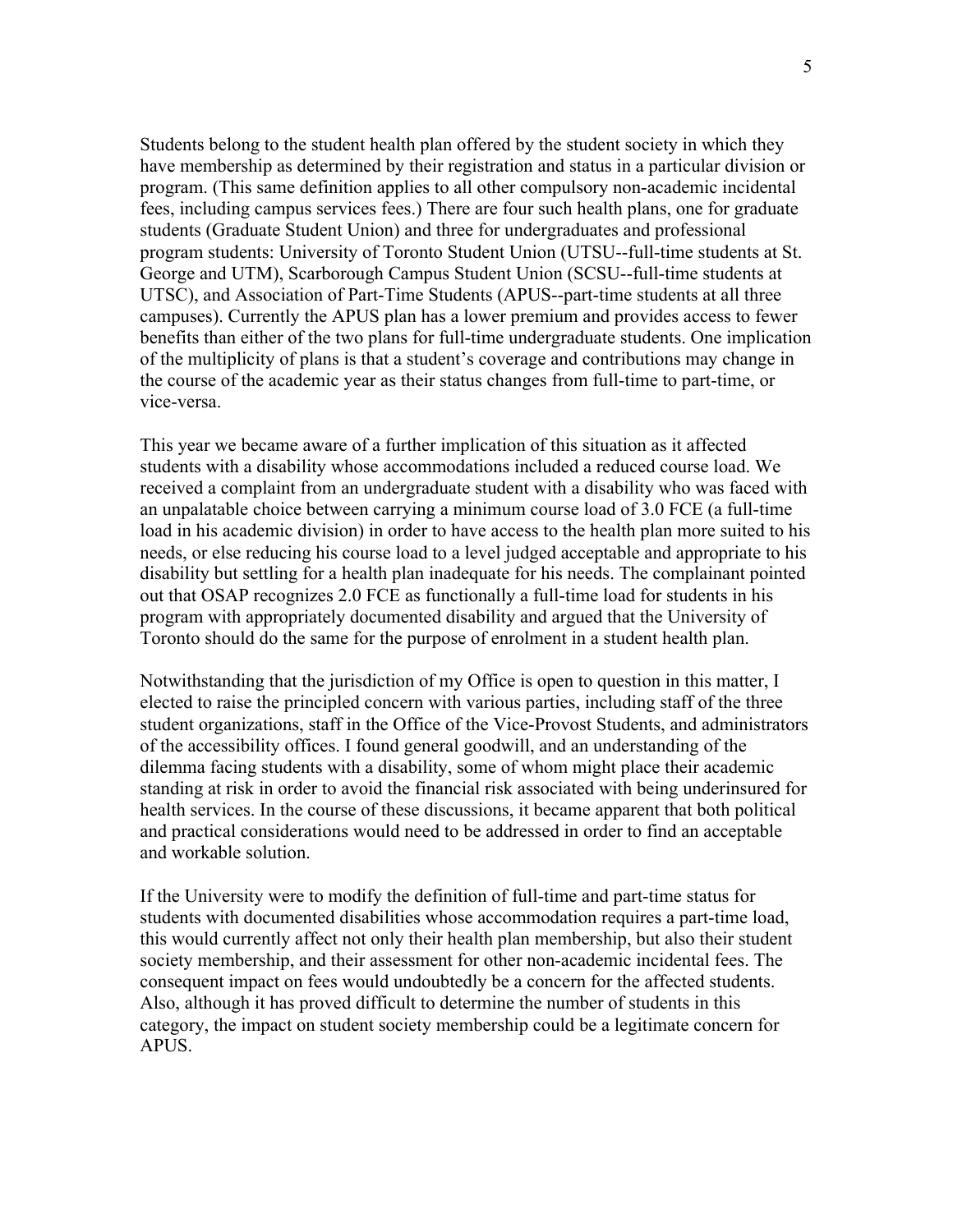A straightforward solution might seem to be to replace the three existing plans with a single unified plan for all undergraduates. This would have the added advantage that any student, disabled or not, who moved between full-time and part-time status during or between sessions, or changed campuses, would have seamless coverage under the same policy. However, this approach could be the most challenging politically, requiring as it would the cooperation of the three student governments in the design and administration of a new plan and in obtaining the support of their members in the necessary referenda.

Another approach might be bilateral agreements between APUS and each of UTSU and SCSU specifying conditions under which an individual student could voluntarily opt for membership in the health plan of the other organization. Interestingly, the SCSU health plan already allows part-time UTSC students with a disability to opt in; however, to date, students who have attempted to exercise this option have found that they have been unable to opt out of the APUS plan, with the result that very few have elected to belong to both.

A third approach is suggested by an agreement that was struck recently between the fulltime and part-time student unions at another Ontario university, this in response to a complaint taken by a student to the Human Rights Tribunal of Ontario. This agreement specifies conditions under which a student may transfer membership in either direction from one union to the other; these conditions include being registered with the university's accessibility office and having confirmation from that office of being restricted to a part-time load. (The agreement also allows a student in the graduating year to transfer membership depending on past membership history and the number of courses remaining to be completed in the final year.)

The approaches described above do not necessarily exhaust the possibilities. Although the challenges are considerable, I hope that the student societies will be able to agree on an acceptable approach that embodies the principle of fairness to the students in question. It is also important that the solution be transparent so that all students who are eligible know of its availability and can take appropriate actions in a timely way. My Office will continue to assist as may be wanted in efforts to find a satisfactory resolution.

In the meantime, the systems issues associated with the administration of student society fees were considered by a process streamlining team working on incidental fees (a project related to the development of the Next Generation Student Information System). One of the problems that has been identified is that students in undergraduate arts and science programs who move back and forth between part-time and full-time status experience difficulties in clarifying which health and dental plan coverage applies (i.e., UTSU/APUS; SCSU/APUS) and in securing benefits. A proposed solution that can be implemented administratively is to decouple the lock-in date for health and dental plan coverage from that for the student government membership fee. If and when implemented, this may go some way to assisting students with disabilities who initially enrol in a full-time load, but subsequently find that situation to be academically unsustainable.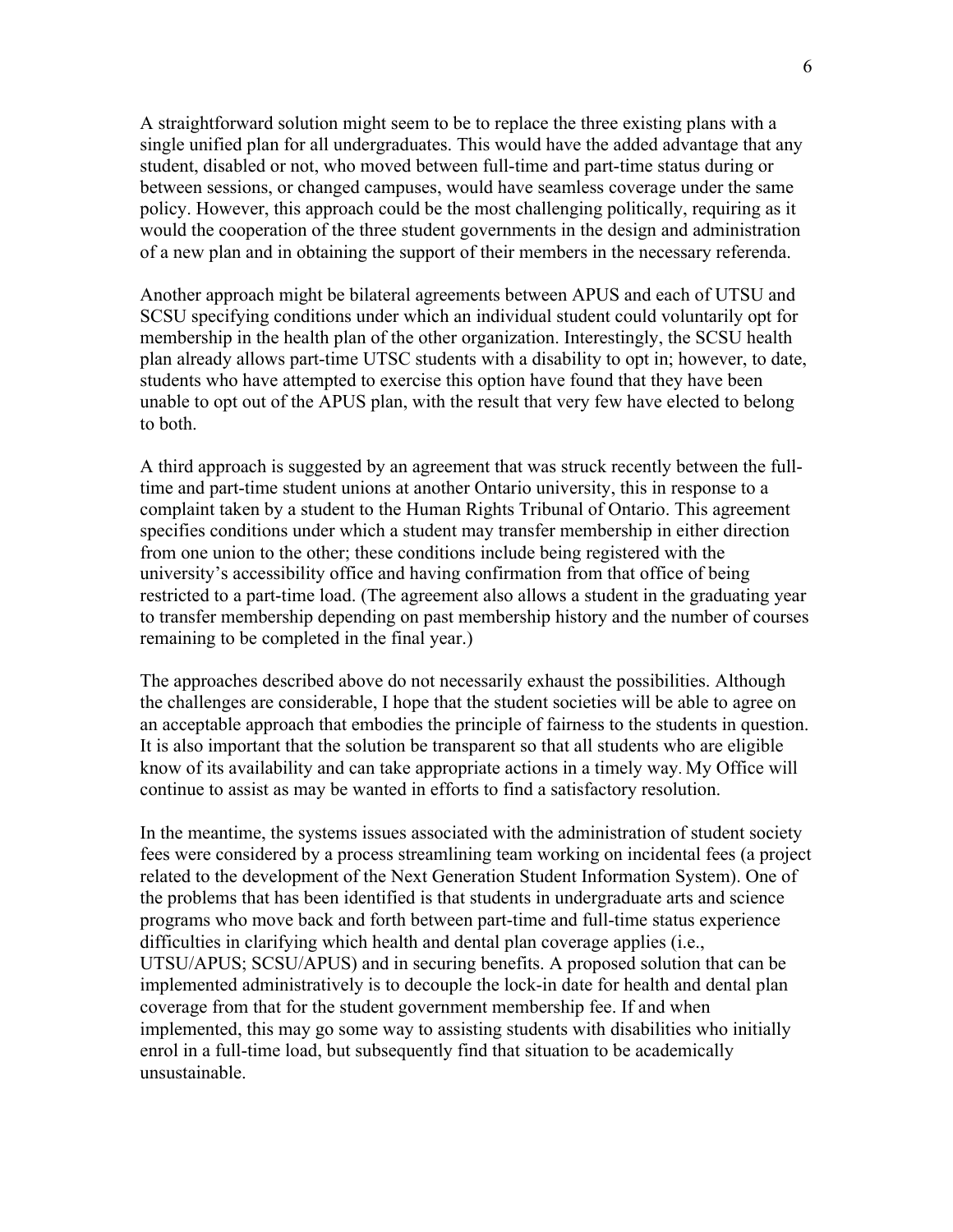#### *Privacy Awareness*

Concerns about breaches of privacy have been raised in two of my last three annual reports. In this past year, the Office became aware of a few instances in which University employees provided information about the home address of a student to family members who requested it. Although rare, such a breach of long-standing University policy and of provincial legislation can have extremely serious consequences for the student concerned, and may raise safety as well as privacy concerns.

In response to an enquiry from me, the Vice-President HR & Equity convened a group to review current practices with respect to the release of personal information in relation to faculty, staff and students, and to consider where further improvements might be made. This exercise resulted in a written report referencing existing practices and identifying a number of additional measures that will be undertaken in future:

 $\sim$  The Freedom of Information and Protection of Privacy (FIPP) Office will follow up with reminders to Freedom of Information and Protection of Privacy Liaisons in the divisions to ensure that they are actively encouraging managers and their staff to review the *FIPPA General and Administrative Access and Privacy Practices*  document;

 $\sim$  The FIPP Office will send an annual memo to those with access to HRIS and ROSI reminding them of their obligations to maintain privacy of the information to which they have access.

 $\sim$  In addition to the Privacy handout now provided, the topic will be added to the Orientation session for new employees.

#### *Conflict of Interest Awareness*

In the course of this year, the Office became aware of instances in which academic administrators failed to conduct themselves in a manner consistent with University policies respecting conflict of interest. In one example, an Associate Chair of a department dealt with (and rejected) a student's complaint about the conduct of a faculty member who was in a spousal relationship with the Associate Chair; in another, a department Chair inappropriately chaired a Graduate Department Appeals Committee.

I made enquiries of the Provost's Office about current training practices for new academic administrators, and also of the School of Graduate Studies about the training of departmental graduate program officers.

It was reported that the Provost's Office emphasizes Conflict of Interest policies and guidelines in mandatory orientation programs for new principals, deans, and chairs, and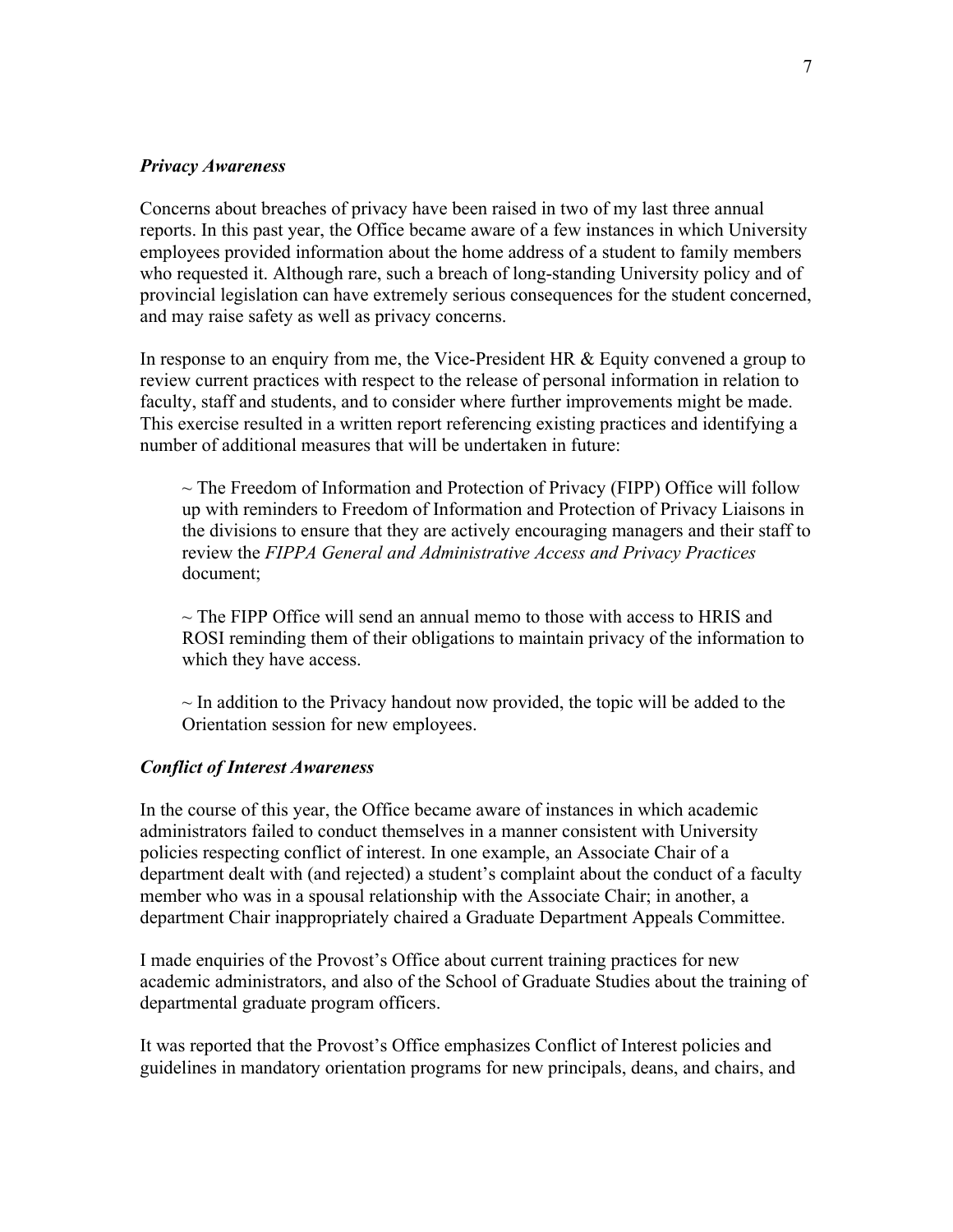stresses the responsibility of such officers to ensure that faculty and staff are aware of them. The relevant documents are:

*Policy on Conflict of Interest: Academic Staff Policy on Conflict of Interest: Librarians Conflict of Interest and Close Personal Relations Conflict of Interest and Close Personal Relations Protocols for Chairs and Academic Administrators Guidelines Regarding Close Personal Relations Between Senior University Administrators* 

The document *Conflict of Interest and Close Personal Relations Protocols for Chairs and Academic Administrators* enjoins chairs to remind academic staff in their departments annually about the conflict of interest requirements, and, in particular, to ensure that new faculty members and teaching assistants are informed. For the future, the Provost's Office has undertaken to remind academic administrators annually of the need to issue this communication, and will also consider instituting such reminders with respect to other areas of their responsibilities. Future SGS orientations for new Graduate Coordinators will also cover conflict of interest issues in more depth than has heretofore been the case.

#### *Fees*

#### *Assessment and refund of program fees.*

In 2009-10 program fees (as distinct from per-course fees) were introduced for full-time students in regulated programs in the Faculty of Arts and Science. Program fees as such are not new, having applied in the past to professional and graduate programs, and also to Years 2 through 4 of certain deregulated programs in the three arts and science divisions.

During the past year, our Office developed concerns about the administration of the refund schedule for full-time arts and sciences students who withdraw entirely from their studies during a certain period part way through the academic year. The methodology used had the result that those whose program consisted entirely of Y, or entirely of F+S courses, were eligible for a 50% refund, while those with any mix of Y and F courses were not. This is unfair because students have no control over whether departments offer courses as F, S, or Y. Unless the student's academic interests can be pursued by taking either all Y or all F courses in the Fall Session, the effective date to be eligible for a 50% refund was actually the drop date for F courses rather than the January date advertised on the Student Accounts website.

Material explaining how program fees and refunds operated is provided to students by the Faculty, but the material is complex. In any case, it is unreasonable to expect students to plan their course selections based strategically on the possibility that they might need to withdraw entirely part way through the year.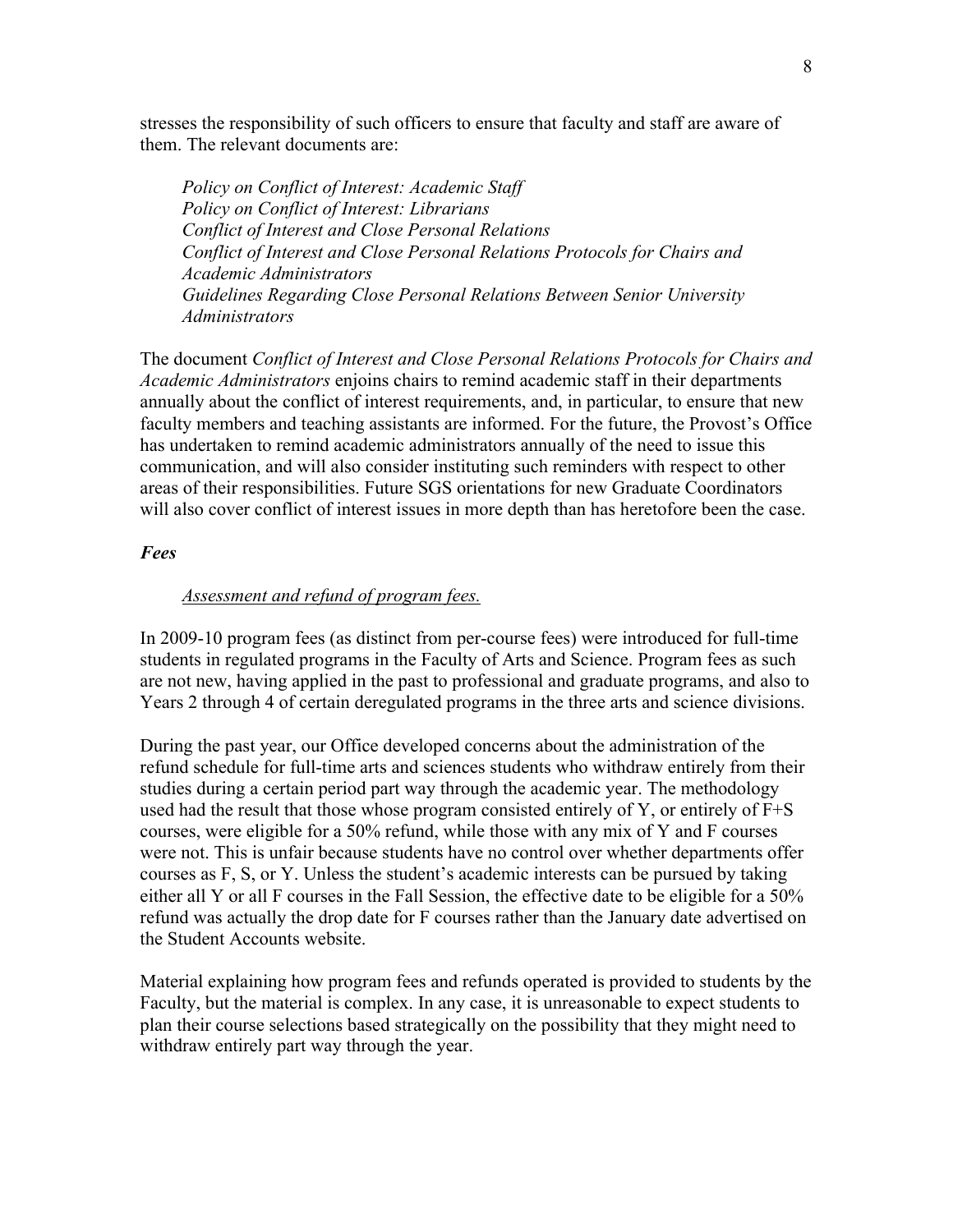That this issue surfaced at this time may be related to the fact that the students now affected are engaged in a great variety of programs and more heterogeneous combinations of courses. Also, a very large group of first year students in Arts and Science are now affected, whereas the program fee for deregulated programs took effect only in second and higher years when the probability of withdrawal is much lower. As the regulated program fee is further phased in, the numbers of students involved will continue to increase.

Because the methodology used in Arts & Science shares features with that used in other faculties, the issues are being discussed on a broader basis, led by the Vice-Provost, Academic Operations. This review is timely in light of the Next Generation Student Information System project. For the present, individual cases that come forward are being considered on their merits. When a fee adjustment is approved, it is currently necessary to make adjustments to the enrolment record manually, a problem that should be overcome with the new system.

#### *Assessment and refund of incidental fees.*

In his report for 2006-07, the Acting Ombudsperson, Professor MacDonald, recommended that the University examine its policies governing the assessment and refund of incidental fees, particularly as they apply to part-time students. The issues he raised have been under active consideration in the past year by the process streamlining team working on incidental fees as part of the Next Generation Student Information System project. The solution they have recommended is to move the lock-in date to later in the session thereby imposing full-time incidental fees on fewer part-time students.

#### *Ancillary fees*

A complaint was received from a student who objected to a \$100 photocopying fee charged to all students in a particular program stream on the grounds that the photocopied materials supplied during the year was not commensurate with the amount collected. The fee had been collected locally in cash or cheque and no receipt had been issued. He had taken his complaint to the department concerned and was told everything was in order.

On looking into this matter we ascertained that the fee did not appear on the University's *Schedule of Cost Recovery Fees*—nor, it later appeared, did other similar fees collected by that department and possibly by some others in the academic division. At my request, the department prepared a detailed listing of photocopied materials that had been ordered by instructors in this program stream and supplied to students. It was then realized that students had been mistakenly directed by an instructor to visit a commercial copying service to purchase, at a cost of \$45, a handbook intended to be covered by the fee. All students who had been charged the \$100 fee were offered a refund of \$45. The academic division concerned undertook to work with the Office of the Vice-Provost Academic Operations to bring its practices in relation to such fees into line with University policy.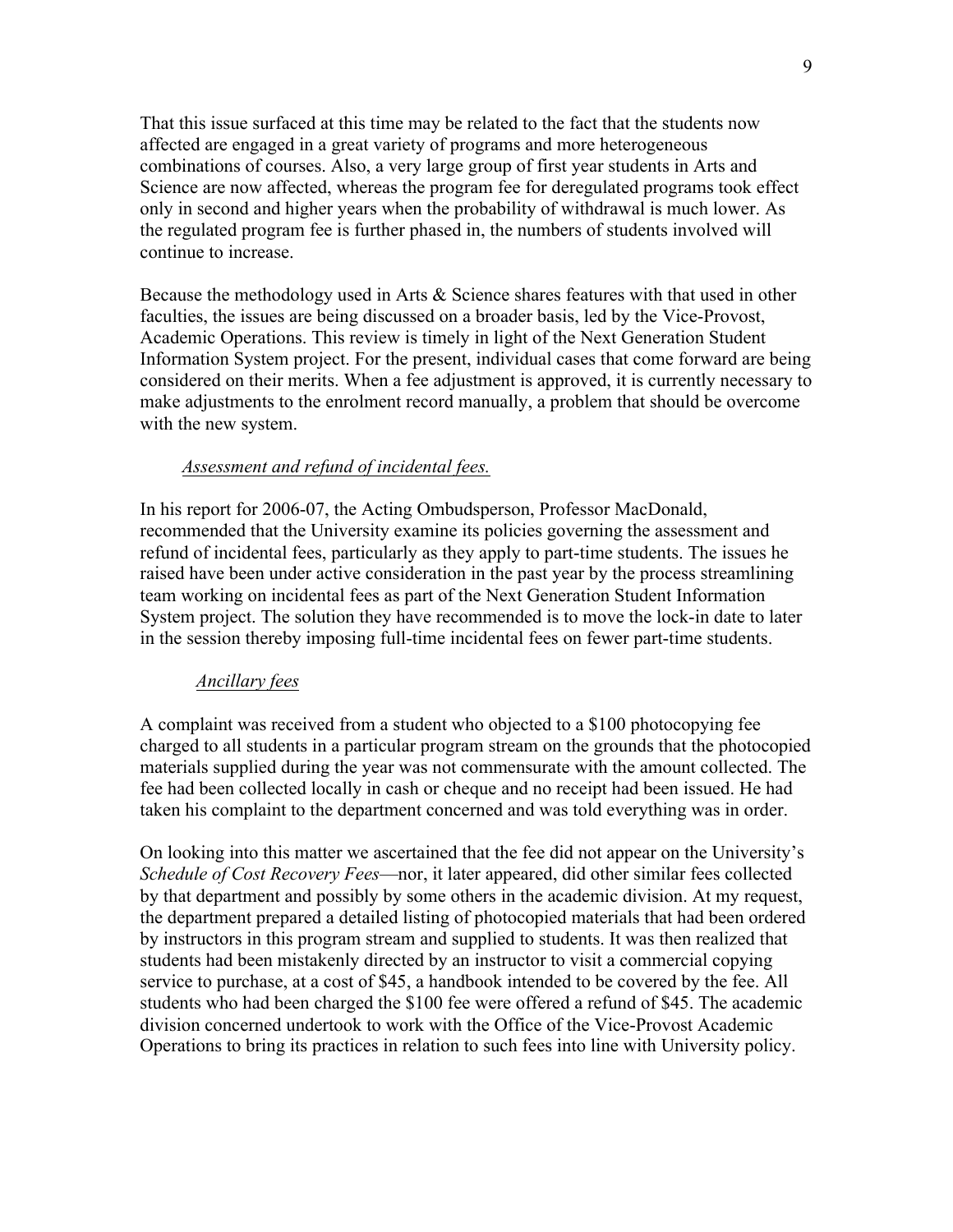There may be other departments in which the approved *Policy on Ancillary Fees* is not being observed. The Vice-Provost, Students issued PDAD&C#5 on August 23, 2011 re Compulsory Student Ancillary Fees. This memorandum includes reference to cost recoveries and urges compliance with policy. It is recommended that this reminder be repeated annually.

#### *Recommendation*

**That academic divisions and departments be reminded annually of the University's**  *Policy on Ancillary Fees* **and urged to ensure that any cost recoveries from students in relation to courses and/or programs under their auspices conform to the** *Policy***.**

#### *Grading Practices Policies*

As explained in my report for 2009-10, the relationship between the *Graduate Grading and Evaluation Practices Policy* and the *University Grading Practices Policy*, both of which have the approval of Governing Council, is confused and confusing. To further complicate matters, the opinion of the administration about the proper interpretation of the policies has been inconsistent over the years. I had provided the Provost's Office and the School of Graduate Studies with a fuller report on this matter, urging that confusing ambiguity in the written policies be removed, and that the substantive issue be resolved through the normal processes of governance.

The Vice-President and Provost subsequently established a Working Group on Grading Practices Policies, the first goal of which is to integrate the two policies and clarify where grading policy differs at the graduate and undergraduate level. The Working Group will also address two other topics, transcript notations and academic disruption*.* A draft will be developed over the summer of 2011, to be posted to a website soliciting feedback from faculty, staff and students. It is expected that the final version of the new policy/policies will be recommended to Governance in the Winter Session of 2011-2012.

#### *Code of Behaviour on Academic Matters*

In my 2007-2008 report, I discussed various problems with the current *Code* and its administration, culminating in a recommendation for a review that was accepted by the Administration. Further issues were identified in my report for 2008-2009. In these reports I expressed particular concern about the length of time taken to dispose of allegations, and about non-compliance by some faculty members with the provisions of the *Code*. I suggested that achieving an appropriate balance between fairness to the accused and efficiency in procedures should be an important objective of the review.

Last year, I reported that an Administrative Review of the *Code of Behaviour on Academic Matters* was conducted during 2009-2010, and that the report would be published during fall 2010. The review was led by the Vice-Provost, Faculty and Academic Life and entailed extensive information gathering and consultations with the divisions and others responsible for the handling of cases. The Vice-Provost is currently working on procedural guidelines with Discipline Counsel; these will be brought forward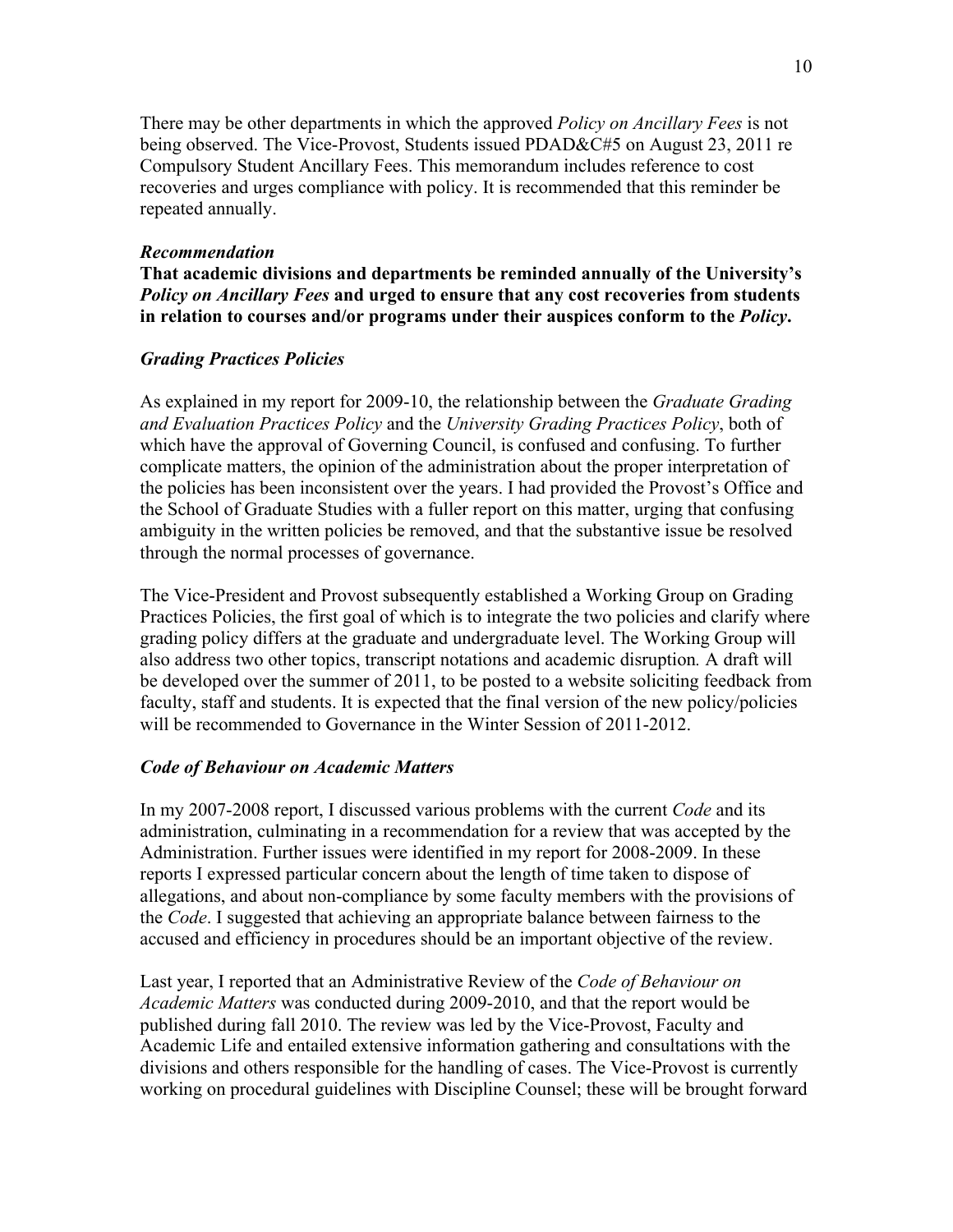with a number of other recommendations in the final report to the Provost by December 2011. It is regrettable that the completion of the administrative review and report has taken longer than originally anticipated: however, improvements to the procedures and practices of the Divisions and the Tribunal in relation to the administration of the *Code* have continued on an on-going basis throughout the period of review. The Provost has also established a new Provostial Advisory Committee on Academic Integrity with representatives from divisions across the three campuses to consider broader academic integrity education and policy issues, including University-wide consistency of approach and application.

Meanwhile, concerns relating to the handling of alleged academic offences continue to come to the attention of my Office. In the current year, I developed concerns about procedures employed in addressing suspected widespread cheating involving collaboration on on-line assignments in a large class. I am in ongoing discussion with the Vice-Provost, Faculty & Academic Life concerning the issues raised by this incident.

In 2008, the Administration also accepted my recommendation to include information about the time taken to dispose of allegations in the annual statistical reports to the Academic Board. It is now expected that the statistical reports coming forward in 2011- 2012 will reflect the percentage of cases resolved within a specified time-period.

#### *Replacing Make-up for a Mid-term Test by Increasing the Weight of the Final Exam*

In my report for 2009-2010, I discussed the difficulties that may be presented to students with certain disabilities by the practice employed in some (usually large undergraduate) courses of increasing the weight of the final exam in lieu of offering a make-up term test, sometimes resulting in as much as 100% of the grade being determined by the final exam. Module 1 of the *AODA Accessibility Standards for Customer Service* points to this practice as an example to explain what is meant by a systemic barrier to accessibility:

The division in which a case of this kind arose in 2009-2010 has now revised its *Academic Handbook for Instructors* to provide advice on best practice with respect to the provision of make-ups for students who miss term tests for acceptable reasons. The *Handbook* also emphasizes the obligation to provide accommodations for students with disabilities that may need to go beyond those made for other students.

Also, the Office of the Vice-Provost, Students has developed a text that will be distributed annually to PDAD&C and posted for students on the Vice-Provost, Students' website.

#### *Prohibited Discrimination and Discriminatory Harassment: Complaints Procedures for Students*

My report for 2007-2008 identified the need for a clearly articulated and readily accessible internal process for dealing with complaints of discrimination on prohibited grounds or discriminatory harassment. The HR web site now publishes *Guidelines on*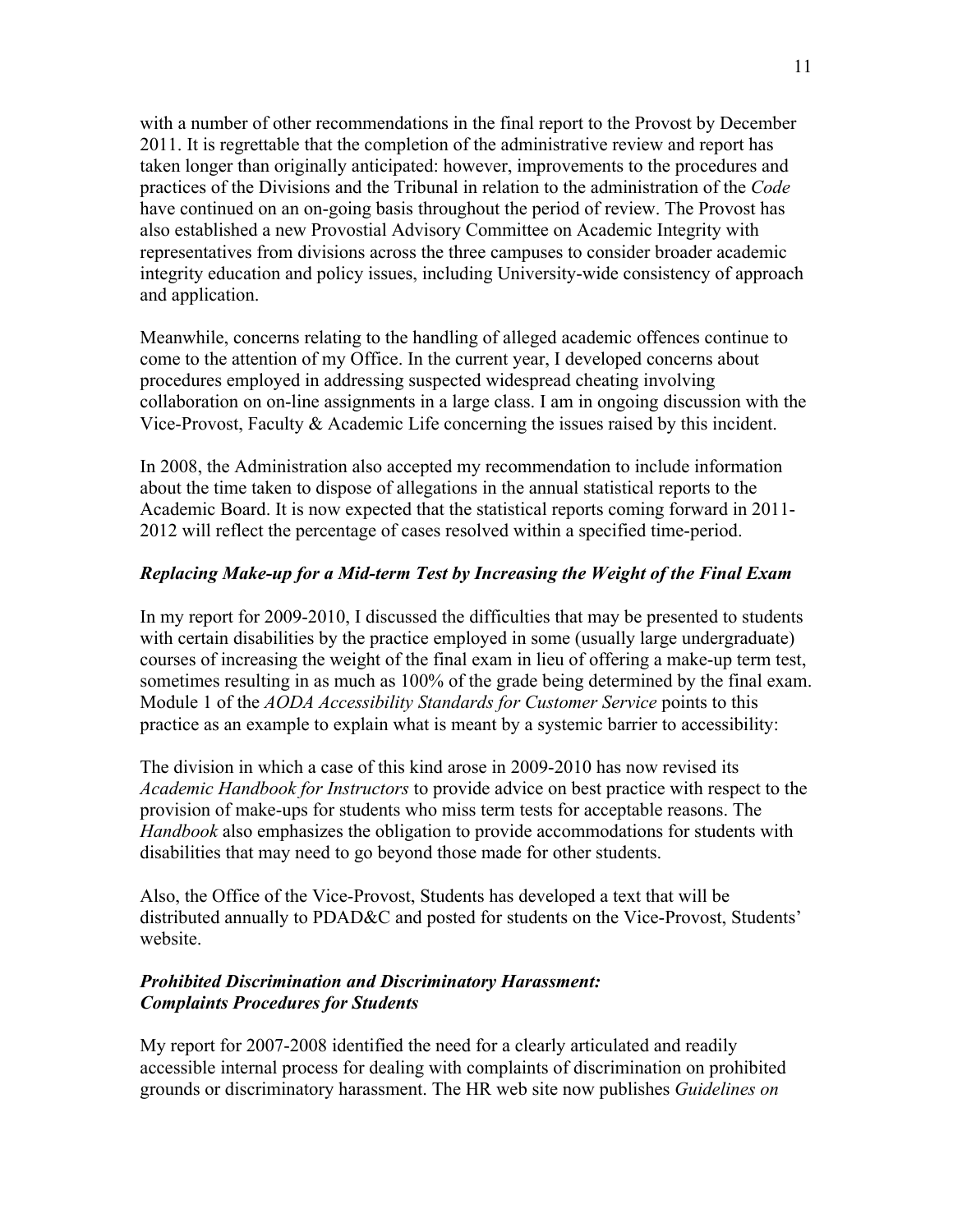*Prohibited Discrimination and Discriminatory Harassment* for the guidance of employees. The Office of the Vice-Provost, Students continues to work on guidelines for students and hopes to complete them in the course of the coming year.

#### *Off-campus Activities: Policy Development*

This Office has had a long-standing interest in the evolution of policy relating to University activities that are conducted off-campus. I am happy to report that the *Framework on Off-Campus Safety* has now been approved by Governing Council. The Office of the Vice-Provost, Students provided leadership in this complex exercise.

#### *Jurisdiction of the Ontario Ombudsman*

In the course of the past year, a private member's bill was under consideration by the Provincial Parliament (Bill 183); the bill proposed that the Ontario Ombudsman's authority be extended to apply to various institutions (including universities) in the socalled MUSH sector (Municipalities, Universities, School Boards and Hospitals).

The Ontario Ombudsman makes clear in his Annual Report for 2010-2011 that he believes such an extension of his mandate would be appropriate. He also reports that his office received 1,963 complaints from the MUSH sector in 2010-2011, to which he was unable to respond. However, of these, only 39 complaints were about Ontario universities (it is unknown whether any came from members of the University of Toronto, but no visitor to my office has reported being referred here by Ombudsman Ontario). Currently, two of ten provincial ombudsmen have jurisdiction over universities.

The Ontario Ombudsman does have jurisdiction over the colleges of applied arts and technology, which do not operate under independent charters. Several colleges have institutional ombudsmen, and I understand that the Ontario Ombudsman does encourage complainants from such colleges to use that office before approaching his.

Bill 183 was defeated at second reading on May 5, 2011. Were the legislature to decide at some future time that it wished to consider extending the jurisdiction of the Ontario Ombudsman to the universities, the powers of investigation of that Office could significantly impact the independence of the institutions and change the nature of their accountability to government. It would, therefore, be important for this matter to be referred to Governing Council for consideration.

#### **Handling of Requests for Assistance**

During 2010-11, the Office dealt with 327 requests for assistance, an increase of 21% over last year, continuing the steady increase in caseload since 2006-07, when requests numbered 217. However, it should be noted that during the same period the total numbers of students, faculty and staff have also risen and that the requests continue to come from a comparatively small percentage of the membership of the University. The disposition of these cases as of June 30, 2011 is shown below.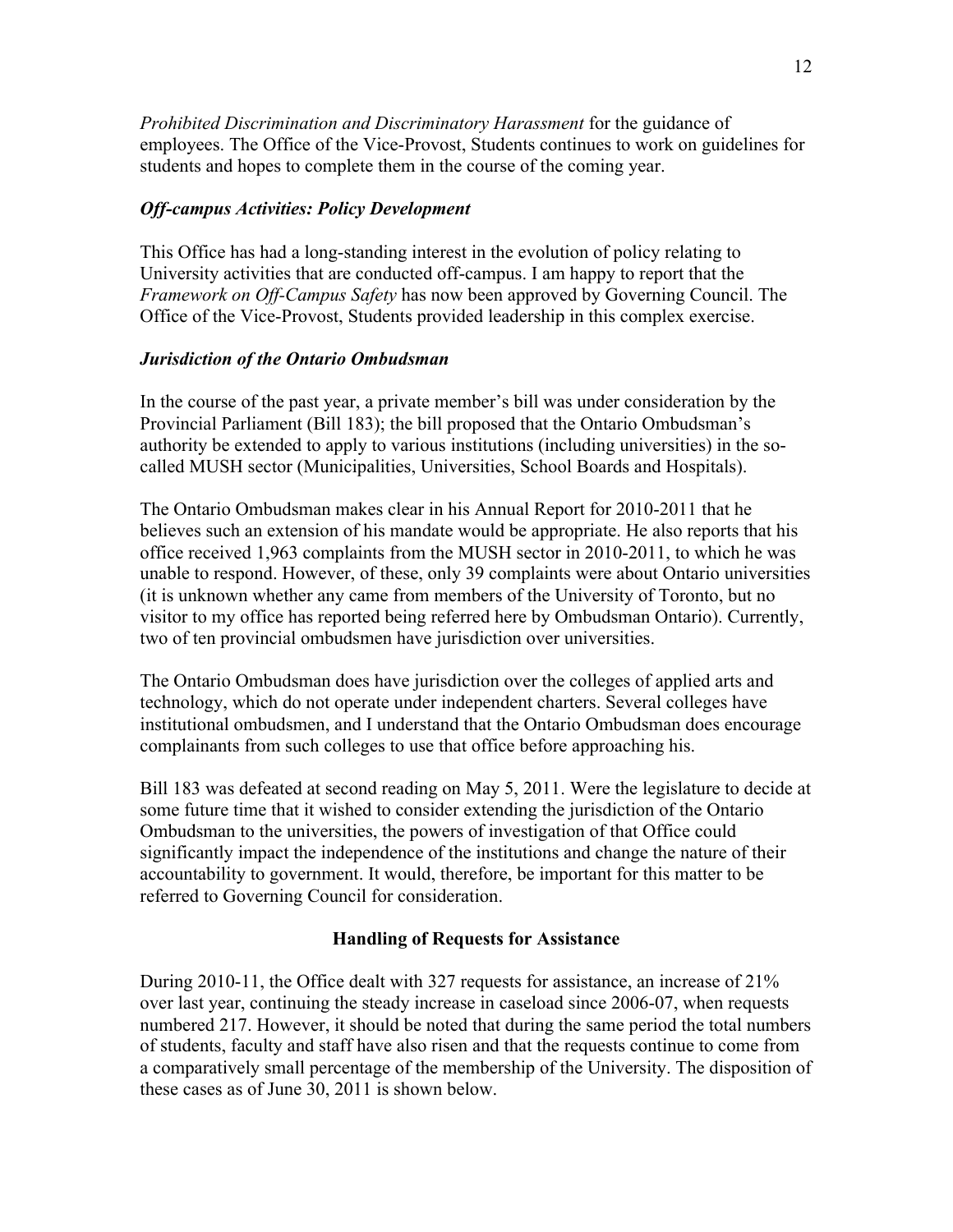

*Resolved:* Intervention by the Office results in an outcome acceptable to the parties, although it may not be what the complainant originally sought.

*Expedited:* Intervention by the Office results in rapid response to an emergency situation, or unblocks a delay in the process.

*Information Provided:* Office provides and explains policies and procedures relevant to the concern and explains available courses of action. Referral may be included.

*Referral:* Office provides a referral and contact information only.

*No Action Required*: Includes complaint withdrawn (sometimes resolved elsewhere), failure on the part of the complainant to provide needed information, failure to show for appointment.

As in the past, more than half the requests for assistance came from students in undergraduate and professional programs not under the auspices of the School of Graduate Studies. However, in relation to their total numbers, graduate students were the most frequent users of the services of the Office. Both numerically and on a per capita basis, members of the academic staff were the lowest users, but their usage of the Office has been increasing. For a more detailed report on who approached the Office, and why, see Appendix 1.

As has been typical in recent years, requests for assistance are most often initiated by email (60%) or telephone (27%). The Office responded the same day to 74% of requests, to 91% by the following day.

A meeting was held in just over half the cases and was scheduled as soon as possible (59% were held on the same or following day, 87% within a week). Most meetings are in person at the complainant's home campus, but may be conducted by telephone if the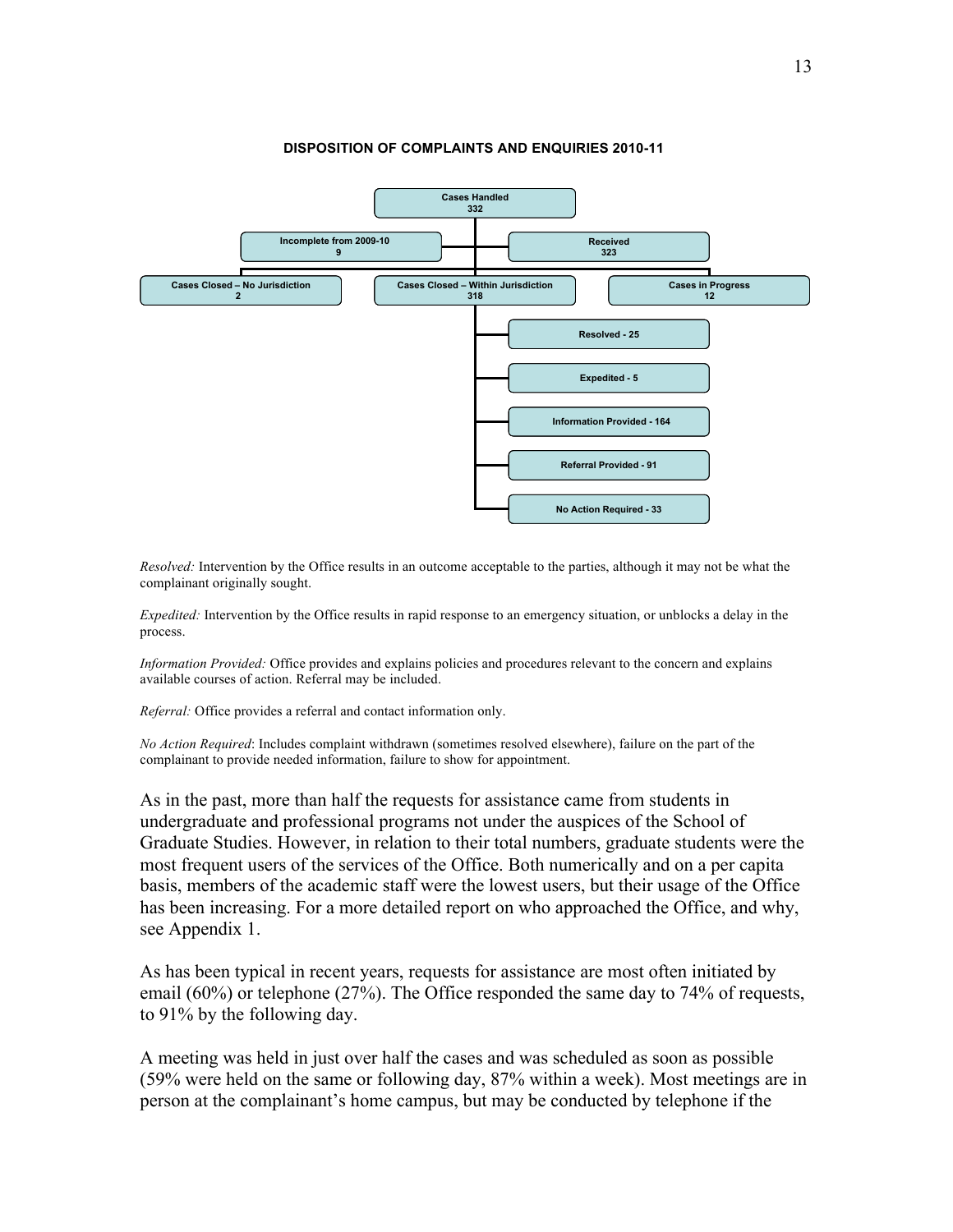complainant prefers. As in the past, because of the nature of their concerns, the need for such consultations was greatest for administrative staff (75%).

With the written consent of the complainant, the Office contacted one or more administrators in 93 cases (29%), initially to gather information and, where appropriate, to seek a resolution. Among the reasons the Office does not take this step even when such intervention would be consistent with the Terms of Reference are:

- $\sim$  The complainant elects to make further efforts to deal with the matter him/herself;
- $\sim$  The complainant fears that intervention by the Ombudsperson may have unwanted repercussions;
- $\sim$  The complainant decides not to pursue the matter further.

When the office does become involved, the matter is resolved or expedited to the satisfaction of the complainant in approximately one-third of cases. Where this does not happen, it is usually because additional information obtained through our enquiries sheds light on the reasons for the original decision, or because it is ascertained that available channels have not yet been exhausted.

Two-thirds of all cases were disposed of within a week (one-third within one day), but other cases require attention for a month or sometimes considerably more. As in the past, the highest rate of cases Resolved or Expedited through an intervention by the Office was for students in undergraduate, professional, and other non-SGS programs. We are unable to report the success rate when complainants elect to pursue the matter without further assistance from the Office, because most do not advise us of outcomes.

#### **Other Activities of the Office**

Our Office hosted the January 2011 annual meeting of the Eastern Division of the Association of Canadian College and University Ombudsmen (ACCUO). In May 2011, I attended the annual meeting of ACCUO, held in Vancouver jointly with the biennial meeting of the Forum of Canadian Ombudsmen.

We continued and expanded our efforts to educate the University community about our services. We now have a module on the University Portal and have placed material about the Office in electronic publications issued by *The Bulletin* and by five large academic divisions. We continue to take part in student orientation programs and to advertise in various campus publications. Business card holders were again included in 6300 UTSU orientation kits and 200 were distributed to attendees at the Grad Room Information Fair. During the year, over 4,000 bookmarks were distributed to individual faculty, staff and graduate students, to new academic administrators, and to counselling offices.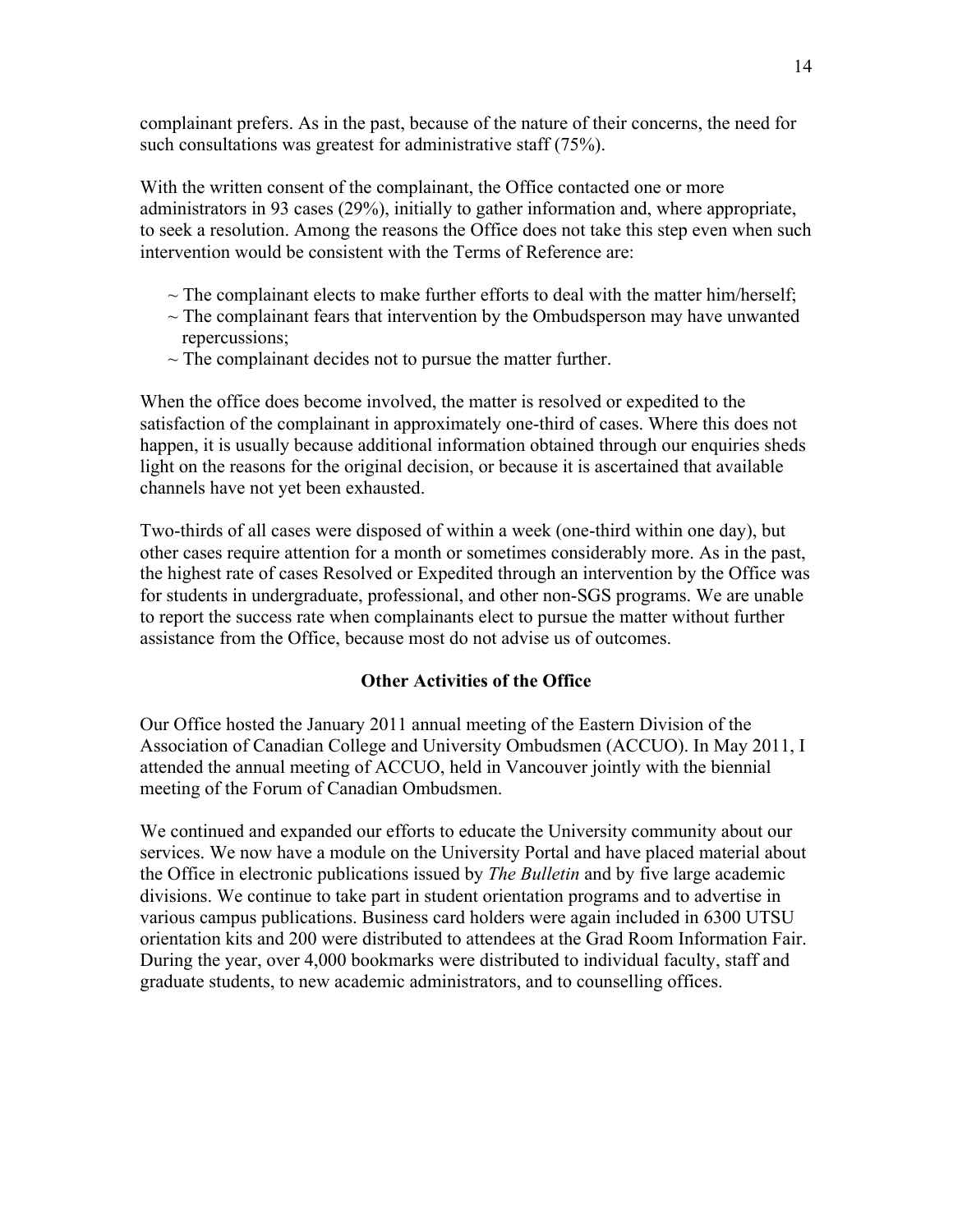#### **Conclusion**

Requests for assistance do not always produce the outcomes visitors were seeking when they approached the Office, nor would that necessarily be appropriate. Regardless of the outcome, we try to ensure that complainants leave with a better understanding of their issue and able to deal more effectively with the problem that brought them to us; ideally, we hope to transfer skills that will help them to avoid or solve future problems.

Administrators at all levels in the institution have generally been very open when approached for information and discussion about individual cases, and ready to consider whether remedies to the concerns expressed might be available. They are also typically very receptive to suggestions for improvements in the delivery of services and in the way information is provided to their clientele. Many have been generous with their time to discuss systemic issues and have offered ideas about how they might be addressed to the benefit of the University community. We thank them for their cooperation, without which we could not fulfil the mandate of the Office.

I am most grateful for the high quality of the work performed by my colleagues Garvin De Four and Linda Collins, and for their exemplary commitment to the mandate of the Office.

Respectfully submitted,

Joan Foley September, 2011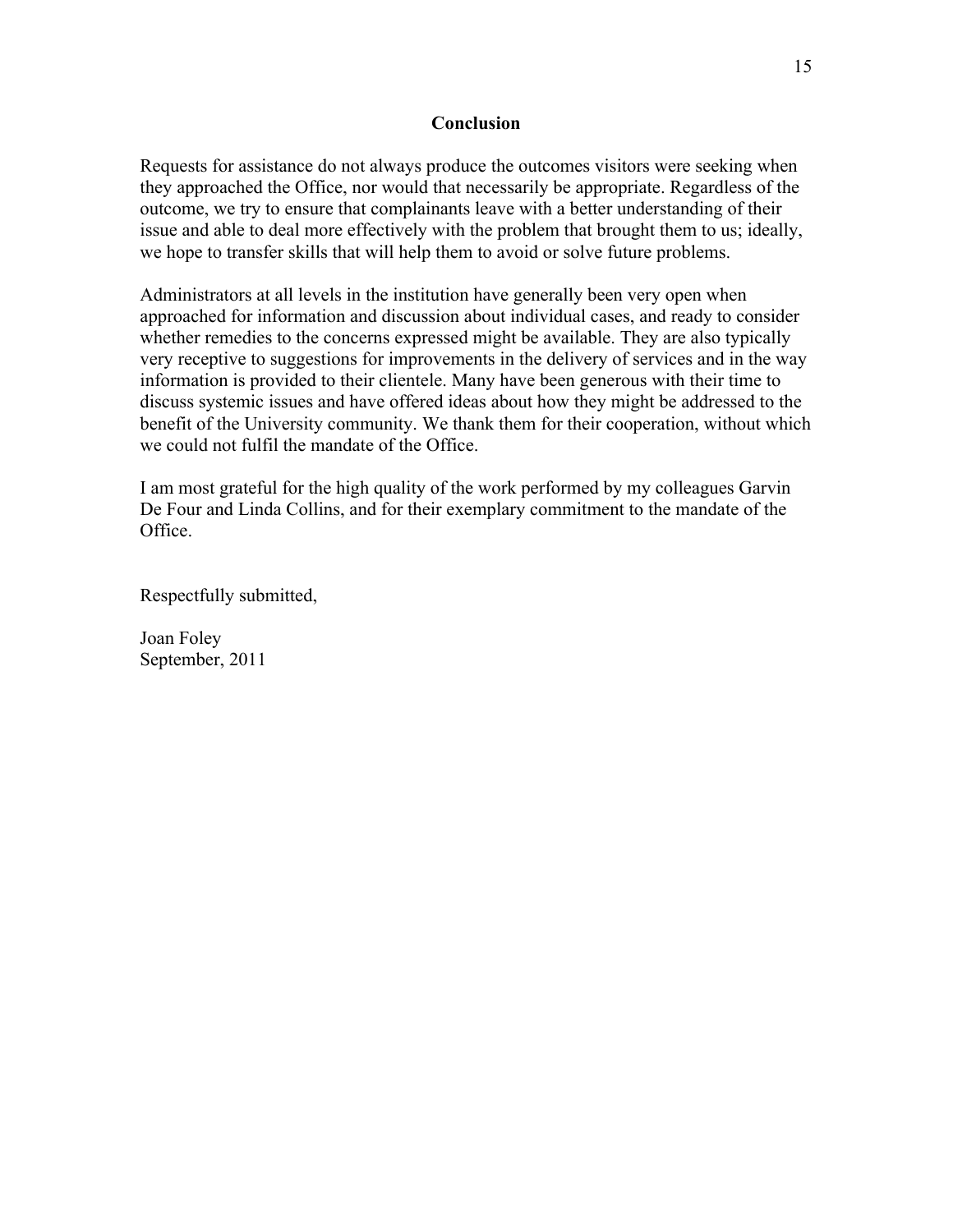#### **Appendix 1**

#### *Who Approached the Office, and Why?*

#### *Group A: Graduate Students and Postdoctoral Fellows*

The caseload for graduate students in research-stream and professional masters/doctoral programs, and postdoctoral fellows under the auspices of SGS, is shown by the four Divisions below. Students who are enrolled in masters and doctoral degrees offered conjointly with the Toronto School of Theology have access to the services of our Office in relation to program matters, but do not come directly under SGS, so are reported separately.

|            | Division I Humanities                             |               | 5 $(0.3\%)$ |
|------------|---------------------------------------------------|---------------|-------------|
|            | Division II Social Sciences 30 (0.5%)             |               |             |
|            | Division III Physical Sciences $13 \quad (0.5\%)$ |               |             |
|            | Division IV Life Sciences $14$ (0.3%)             |               |             |
| Unknown    |                                                   | 6             |             |
| <b>TST</b> |                                                   | $\mathcal{R}$ |             |
|            |                                                   |               |             |
| Total      |                                                   |               | $71(0.5\%)$ |

The total number of 71 represents an increase of 29% over last year. As a proportion of total graduate enrolment, the caseload is 0.5%; while low, this participation rate continues to be higher than that of other student groups, a consistent pattern over four consecutive years.

The matters brought to the Office by graduate students were often complex and timeintensive, and included problems relating to fees or financial aid, supervision, and academic issues such as termination or lapsed status.

I reviewed 21 cases dealt with over the last three years in which concerns about the graduate supervisor were a major issue. These included complaints ranging from delays in feedback on drafts, inadequate or inconsistent direction, being unavailable for consultation, to delaying the thesis defence or the publication of research papers, gross neglect, or actively undermining the student's relationship with a new supervisor. In a few instances there were concerns about non-thesis-related workload, usually associated with expectations about working on contracts for the supervisor's company.

Typically, students sought advice on how to manage this situation themselves. Although some followed advice to seek assistance from academic administrators in their department, and/or from the Vice-Dean Students at SGS, many were reluctant to do so. They rarely provided consent for our Office to talk with anyone in the department or at SGS about their situation (only 2 of 21 did so). Not having the perspective of the supervisor or the department on the problem, it remains difficult for us to evaluate the situations described, although many of the students were undoubtedly in genuine distress.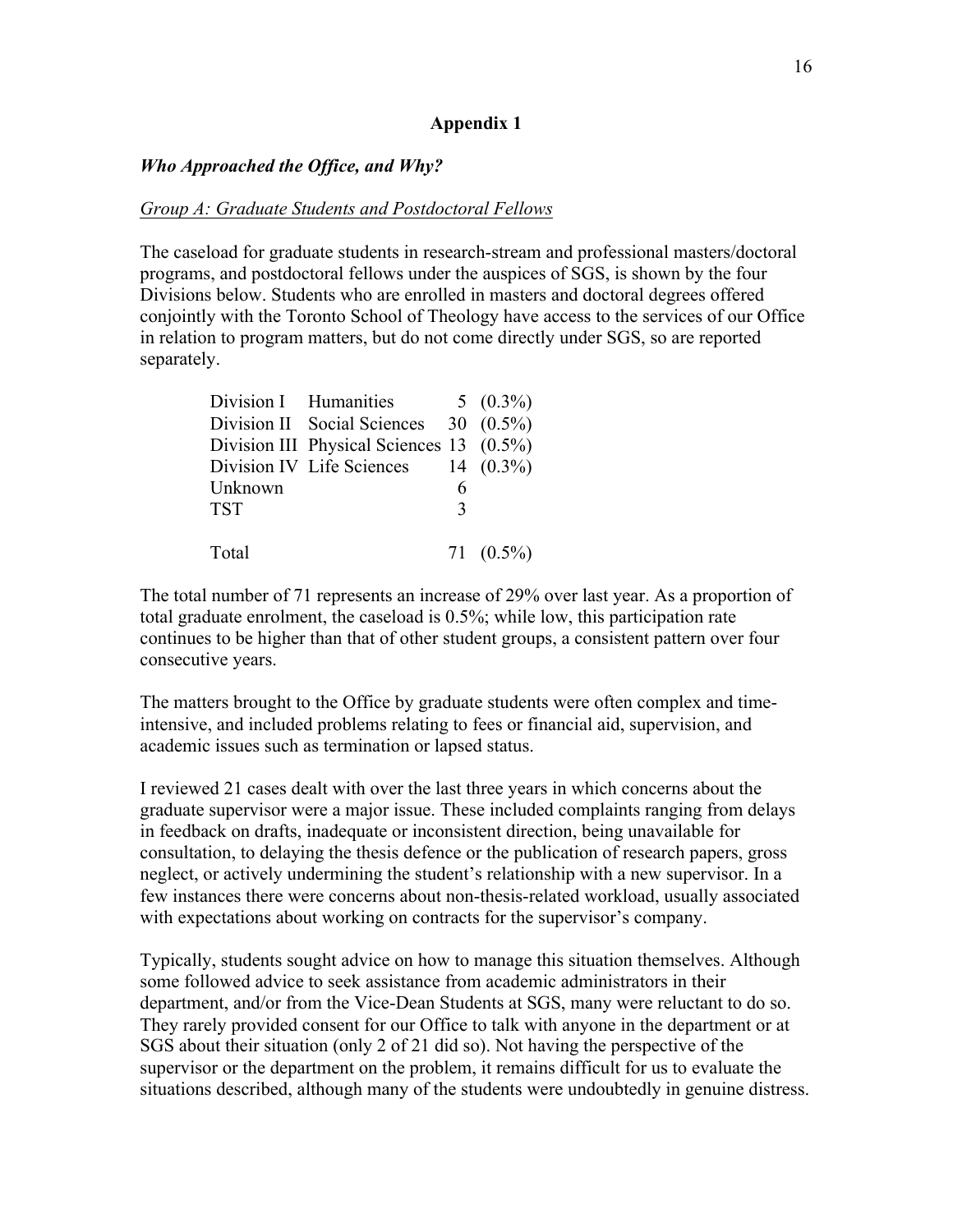The caseload for all students in programs *not* under the auspices of the School of Graduate Studies (SGS) is shown by academic division below. The total number of 186 represents an increase of 36% over the previous year. Although increased over recent years, the participation rate remains low, at .3%.

| <b>First Entry</b>                             | 2010-11        |               |
|------------------------------------------------|----------------|---------------|
| Arts & Science                                 | 74             | (.3%)         |
| <b>UTM</b>                                     |                | $28$ $(.2\%)$ |
| <b>UTSC</b>                                    |                | $26$ $(.2\%)$ |
| App. Sci. & Eng.                               |                | 15(3%)        |
| Music                                          | 3 <sup>7</sup> | $(.6\%)$      |
| Phys. Ed. & Health                             | 2              |               |
| <b>TYP</b>                                     | $\overline{0}$ |               |
|                                                |                |               |
| <b>Professional &amp; Continuing Education</b> |                |               |
| <b>Continuing Studies</b>                      | 2              |               |
| Dentistry                                      | 0              |               |
| Law                                            | 0              |               |
| Management                                     | 0              |               |
| Medicine                                       | 2              |               |
| Medicine Postgraduate                          | $\overline{2}$ |               |
| Nursing                                        | $\mathbf{1}$   |               |
| OISE/UT                                        | 7              | $(.5\%)$      |
| Pharmacy                                       | 19             | $(1.8\%)$     |
| <b>Pharmacy Residents</b>                      | 0              |               |
|                                                |                |               |
| Unknown                                        | 5              |               |
|                                                |                |               |
| Total                                          | 137            | $(.3\%)$      |

We were frequently consulted about academic integrity issues, fees/ financial aid, grading, and a variety of academic concerns including the behaviour of an instructor, academic standing, and denials or delays of petitions or appeals, as well as about a number of campus life issues.

#### *Group C: Administrative Staff*

There were 24 requests for assistance from staff (0.3% of total), a similar number to last year (25), both being some 50% higher than in the preceding two years. We note that, over the whole two-year period, the vast majority of these visitors to the Office were staff who worked in administrative, rather than academic, departments.